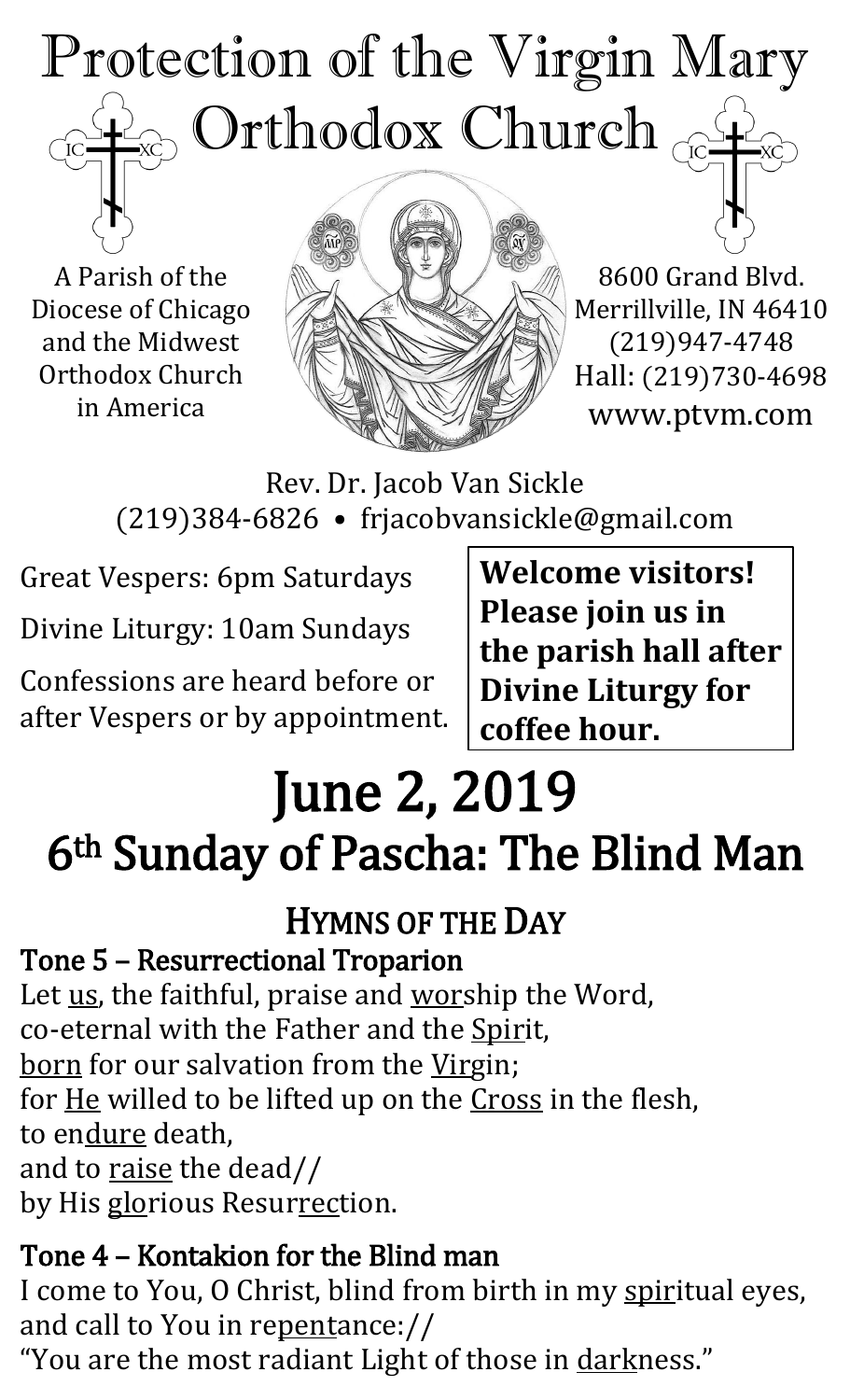#### Tone 8 – Kontakion of Pascha

You descended into the tomb, O Immortal,

You destroyed the power of death.

In victory You arose, O Christ God,

proclaiming: "Rejoice!" to the Myrrhbearing Women,// granting peace to Your Apostles, and bestowing Resurrection on the fallen.

## SCRIPTURE READINGS

### Epistle: Acts 16.16-34

Now it happened, as we went to prayer, that a certain slave girl possessed with a spirit of divination met us, who brought her masters much profit by fortune-telling. This girl followed Paul and us, and cried out, saying, "These men are the servants of the Most High God, who proclaim to us the way of salvation."

And this she did for many days. But Paul, greatly annoyed, turned and said to the spirit, "I command you in the name of Jesus Christ to come out of her." And he came out that very hour.

But when her masters saw that their hope of profit was gone, they seized Paul and Silas and dragged them into the marketplace to the authorities. And they brought them to the magistrates, and said, "These men, being Jews, exceedingly trouble our city; and they teach customs which are not lawful for us, being Romans, to receive or observe."

Then the multitude rose up together against them; and the magistrates tore off their clothes and commanded them to be beaten with rods. And when they had laid many stripes on them, they threw them into prison, commanding the jailer to keep them securely.

Having received such a charge, he put them into the inner prison and fastened their feet in the stocks. But at midnight Paul and Silas were praying and singing hymns to God, and the prisoners were listening to them. Suddenly there was a great earthquake, so that the foundations of the prison were shaken; and immediately all the doors were opened and everyone's chains were loosed. And the keeper of the prison, awaking from sleep and seeing the prison doors open,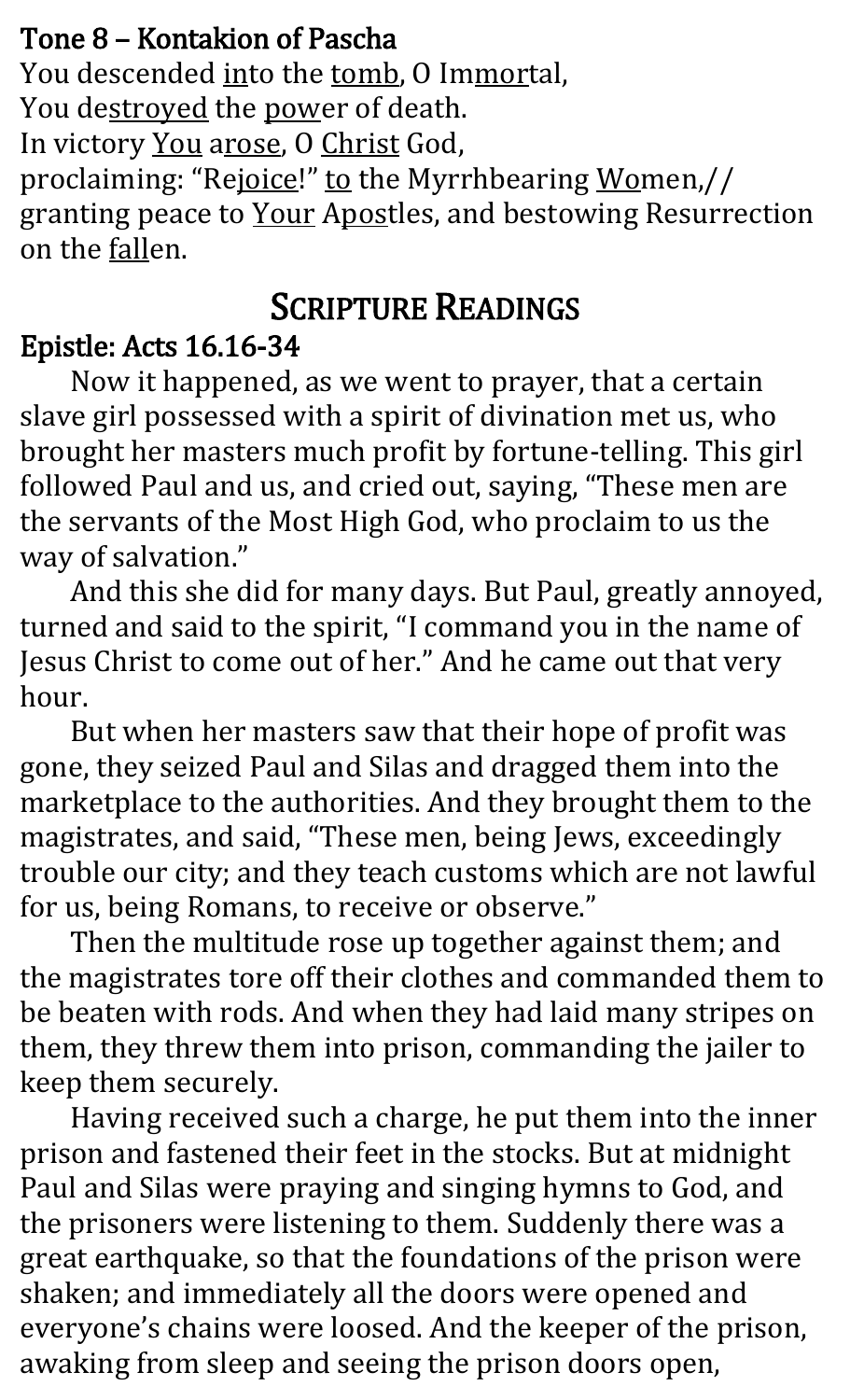supposing the prisoners had fled, drew his sword and was about to kill himself.

But Paul called with a loud voice, saying, "Do yourself no harm, for we are all here."

Then he called for a light, ran in, and fell down trembling before Paul and Silas. And he brought them out and said, "Sirs, what must I do to be saved?"

So they said, "Believe on the Lord Jesus Christ, and you will be saved, you and your household."

Then they spoke the word of the Lord to him and to all who were in his house. And he took them the same hour of the night and washed their stripes. And immediately he and all his family were baptized. Now when he had brought them into his house, he set food before them; and he rejoiced, having believed in God with all his household.

#### Gospel: John 9.1-38

At that time, as Jesus passed by, He saw a man who was blind from birth. And His disciples asked Him, saying, "Rabbi, who sinned, this man or his parents, that he was born blind?"

Jesus answered, "Neither this man nor his parents sinned, but that the works of God should be revealed in him. I must work the works of Him who sent Me while it is day; the night is coming when no one can work. As long as I am in the world, I am the light of the world."

When He had said these things, He spat on the ground and made clay with the saliva; and He anointed the eyes of the blind man with the clay. And He said to him, "Go, wash in the pool of Siloam" (which is translated, Sent). So he went and washed, and came back seeing.

Therefore, the neighbors and those who previously had seen that he was blind said, "Is not this he who sat and begged?" Some said, "This is he." Others said, "He is like him." He said, "I am he."

Therefore, they said to him, "How were your eyes opened?"

He answered and said, "A Man called Jesus made clay and anointed my eyes and said to me, 'Go to the pool of Siloam and wash.' So I went and washed, and I received sight."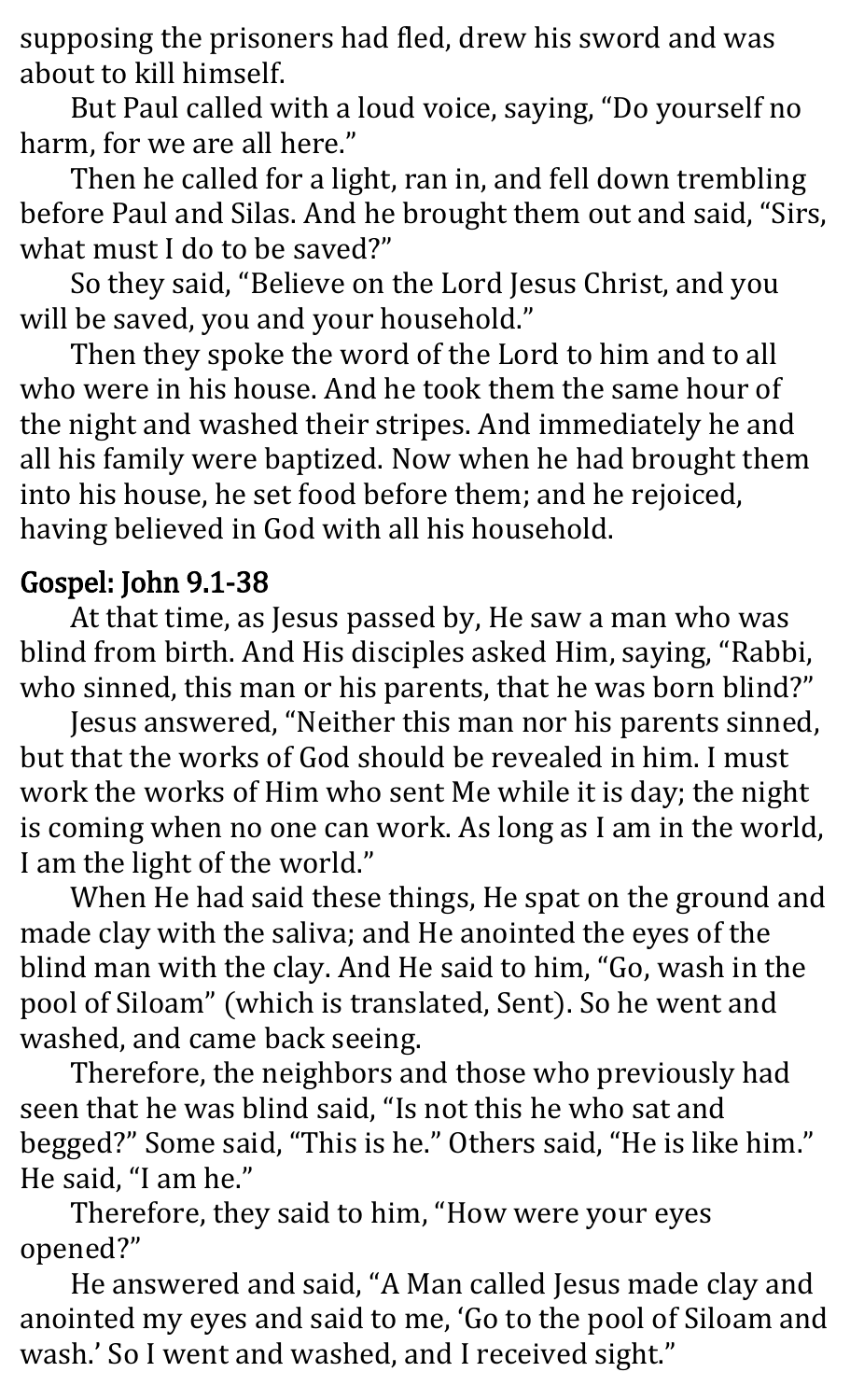Then they said to him, "Where is He?" He said, "I do not know."

They brought him who formerly was blind to the Pharisees. Now it was a Sabbath when Jesus made the clay and opened his eyes. Then the Pharisees also asked him again how he had received his sight. He said to them, "He put clay on my eyes, and I washed, and I see."

Therefore, some of the Pharisees said, "This Man is not from God, because He does not keep the Sabbath."

Others said, "How can a man who is a sinner do such signs?" And there was a division among them.

They said to the blind man again, "What do you say about Him, since He opened your eyes?"

He said, "He is a prophet."

But the Jews did not believe concerning him, that he had been blind and received his sight, until they called the parents of the man who had received his sight.

And they asked them, saying, "Is this your son, who you say was born blind? How then does he now see?"

His parents answered them and said, "We know that this is our son, and that he was born blind; but by what means he now sees we do not know, or who opened his eyes we do not know. He is of age; ask him. He will speak for himself."

His parents said these things because they feared the Jews, for the Jews had agreed already that if anyone confessed that He was Christ, they would be put out of the synagogue. Therefore his parents said, "He is of age; ask him."

So they again called the man who was blind and said to him, "Give God the glory! We know that this Man is a sinner."

He answered and said, "Whether He is a sinner or not I do not know. One thing I know: that though I was blind, now I see."

Then they said to him again, "What did He do to you? How did He open your eyes?"

He answered them, "I told you already, and you did not listen. Why do you want to hear it again? Do you also want to become His disciples?"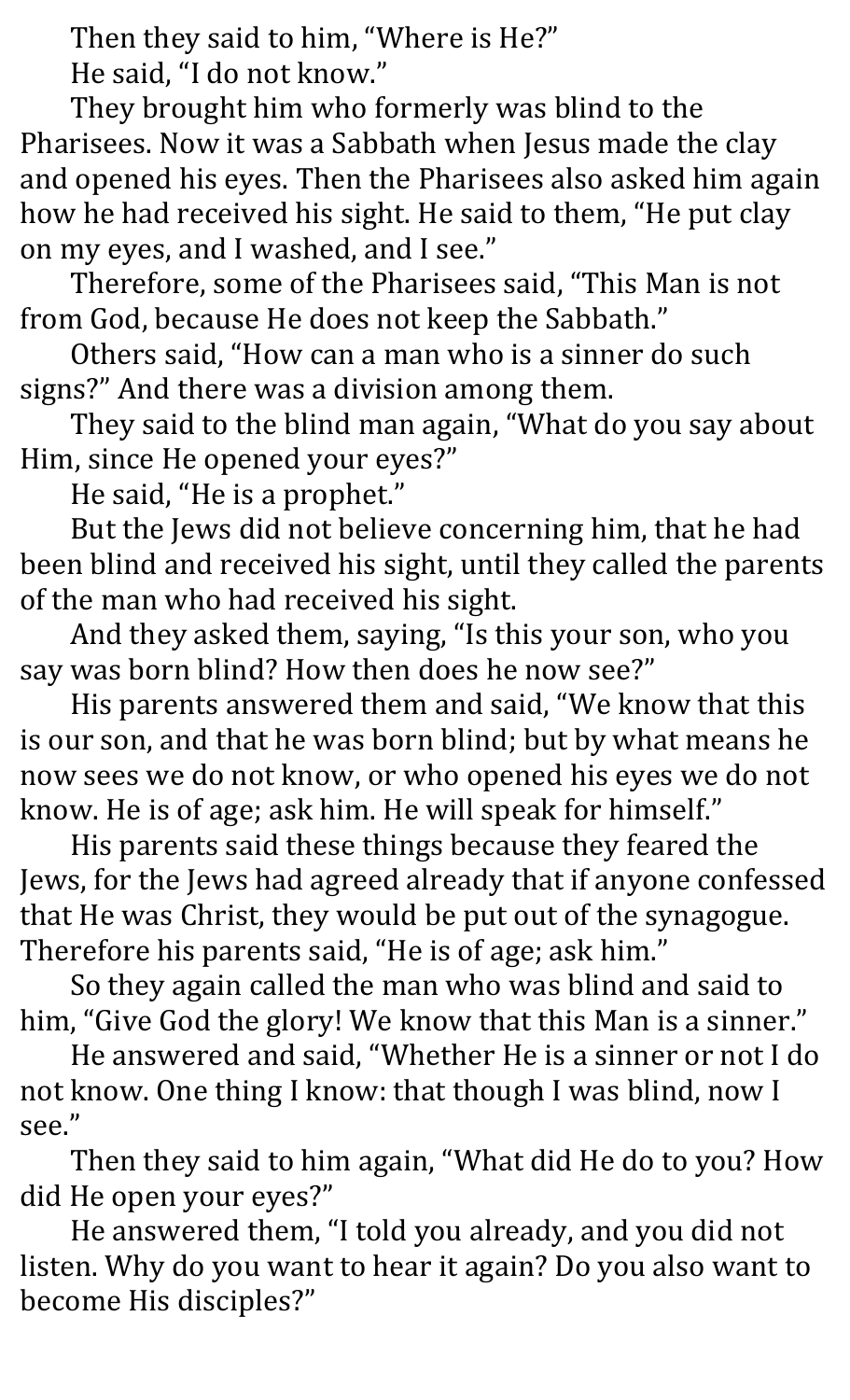Then they reviled him and said, "You are His disciple, but we are Moses' disciples. We know that God spoke to Moses; as for this fellow, we do not know where He is from."

The man answered and said to them, "Why, this is a marvelous thing, that you do not know where He is from; yet He has opened my eyes! Now we know that God does not hear sinners; but if anyone is a worshiper of God and does His will, He hears him. Since the world began it has been unheard of that anyone opened the eyes of one who was born blind. If this Man were not from God, He could do nothing."

They answered and said to him, "You were completely born in sins, and are you teaching us?" And they cast him out.

Jesus heard that they had cast him out; and when He had found him, He said to him, "Do you believe in the Son of God?"

He answered and said, "Who is He, Lord, that I may believe in Him?"

And Jesus said to him, "You have both seen Him and it is He who is talking with you."

Then he said, "Lord, I believe!" And he worshiped Him.

| N.Dep. Michael Pachapa<br>Sophianos Hasapis<br>Ev.Mem. Michael Zhebyuk ('33)<br>Stephen Komanecki ('77) |                 | Pearl Kuzma ('97)<br>Phillip Kaletta (2002)<br>Charles Green (2010)<br><b>Anatol Meuch</b> |  |
|---------------------------------------------------------------------------------------------------------|-----------------|--------------------------------------------------------------------------------------------|--|
| Health &                                                                                                | $\mathsf{lon}$  | Lennox                                                                                     |  |
| <b>Salvation:</b>                                                                                       | Tanya           | Laila                                                                                      |  |
| Protopr. George                                                                                         | Jovan           | Paula                                                                                      |  |
| Mat. Anna                                                                                               | Julia           | Alvin                                                                                      |  |
| Archpr. Peter                                                                                           | Warren          | Kenneth                                                                                    |  |
| Archpr. John                                                                                            | Carol           | Anna                                                                                       |  |
| Pr. John                                                                                                | Tom             | Justin                                                                                     |  |
| Pr. Christopher                                                                                         | Elizabeth       | <b>Nika</b>                                                                                |  |
| Mat. Jennifer                                                                                           | Tina            | Leo                                                                                        |  |
| Andrew                                                                                                  | Adam            | Shaun                                                                                      |  |
| Gideon                                                                                                  | <b>Brittany</b> | Gail                                                                                       |  |
| Kevin                                                                                                   | Jennifer        | Maria                                                                                      |  |
|                                                                                                         |                 |                                                                                            |  |

#### WE REMEMBER IN PRAYER

\*If you know someone who needs prayer, please give their name to Fr Jacob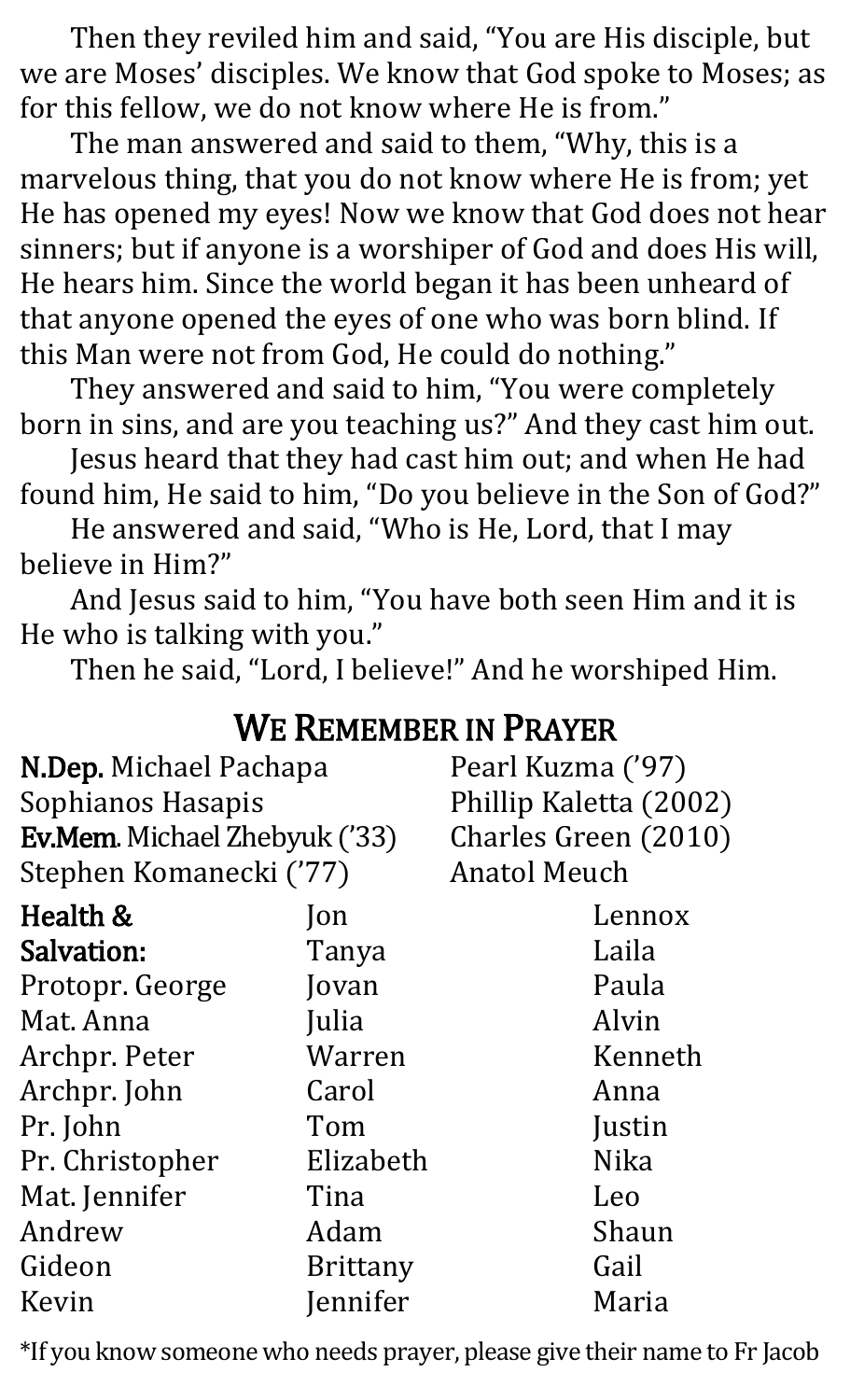From Pascha until Ascension, instead of "It is Truly Meet…" we sing "The Angel Cried…" and instead of "We have seen the true light…" we sing "Christ is Risen…"

## ANNOUNCEMENTS

Please help yourself to any of the books set out in the narthex.

Our parish prayer list for the living is restarting for the year. If prayers are still needed for a person whose name has been removed, just let Fr. Jacob know, and he will re-add them.

At Bible Study this Wednesday (7pm after Vespers) we are studying Genesis 7-10.

This Thursday is 40 days since Pascha, when in the presence of His disciples our Lord ascended bodily into heaven. We will serve the Festal Great Vespers Wednesday night at 6pm. Divine Liturgy is at Descent of the Holy Ghost @ 10am. On Ascension we bid farewell to "Christ is risen!" until next year, and we await the coming of the Holy Spirit on Pentecost two weeks from now.

Save the date! Our mortgage burning party will be on Saturday, July 27 at the Church Hall. We want to make it as joyful a celebration as possible. If you have any ideas to share or you would like to help sponsor the event, please talk to Fr Jacob or any member of the council.

### Mark your calendars:

- Jun 5: Great Vespers for the Feast of the Ascension @ 6pm Bible Study @ 7pm
- Jun 6: Divine Liturgy at Descent of the Holy Ghost for the Feast of the Ascension @10am
- Jun 9: Livestream with Bishop Paul: [www.midwestfamily.org](http://www.midwestfamily.org/)
- Jul 27: Mortgage Burning party!

Last Week's Offerings to the Lord: \$895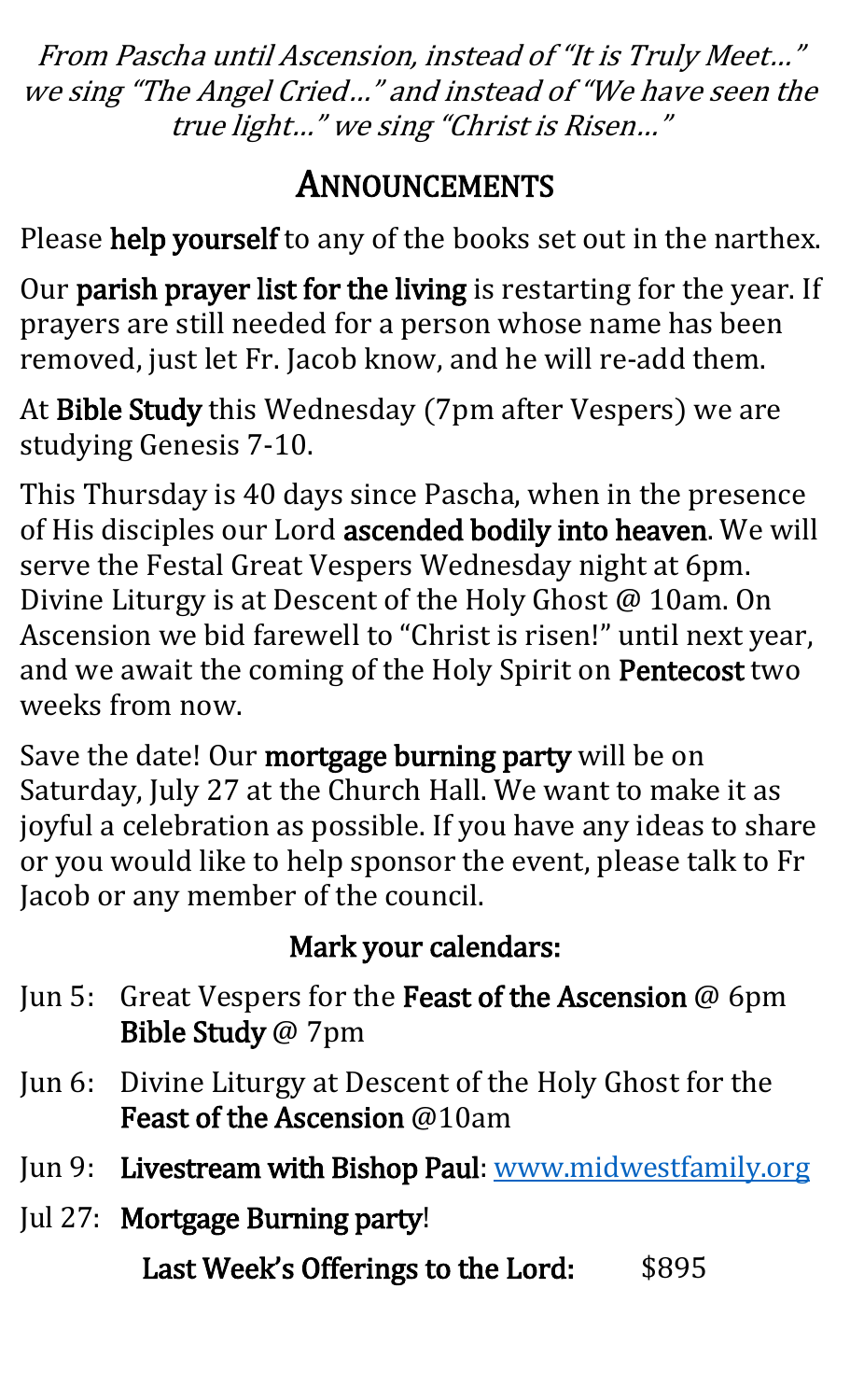## The Human Person and the Family by His Beatitude, our Metropolitan Tikhon

In April of 2018, the pop group ABBA announced that it would be undertaking a world tour using holograms of the members of the group to simulate a live concert. Although some might characterize this undertaking as a crass commercial effort at generating millions of dollars in profit for an aging franchise, an even more sorrowful critique might view it as a valiant effort to stave off the inevitable process of aging and dying that all human beings must face. We now live in a world where the human person has been reduced to an avatar, giving the appearance of permanence and indestructibility, but in fact destined to vanish at the first power outage.

A nun once related to me that, on the day she was tonsured and clothed in the angelic schema, her elder called her to himself and said to her: "Now you are a true human being." He said this because she was completely clothed in the monastic habit except for her face: and it is in one's face that our real humanity is revealed because it is an image of the face of Christ. All of our faces are marred and broken in some way, reflecting the brokenness in our hearts or in our bodies. We struggle with various addictions—alcohol, drugs, food, and pornography—as well as a whole range of emotional and psychological problems—depression, co-dependency, greed, and anger. In addition, our children have an increased source of confusion in the area of sexuality, with very public discussions relating to sexual orientation, and gender identity. Beyond this, we are bombarded almost daily with temptations: coffee, sugar, sports, television shows, social media, and breaking news, which make it more difficult to know who we are as persons.

It is difficult not to become distracted by the media and public attention that is given to such issues, which often focus the discussion on the most extreme cases and engender divisive and polarizing debate. This public debate has a deep impact in our own communities, but it particularly impacts